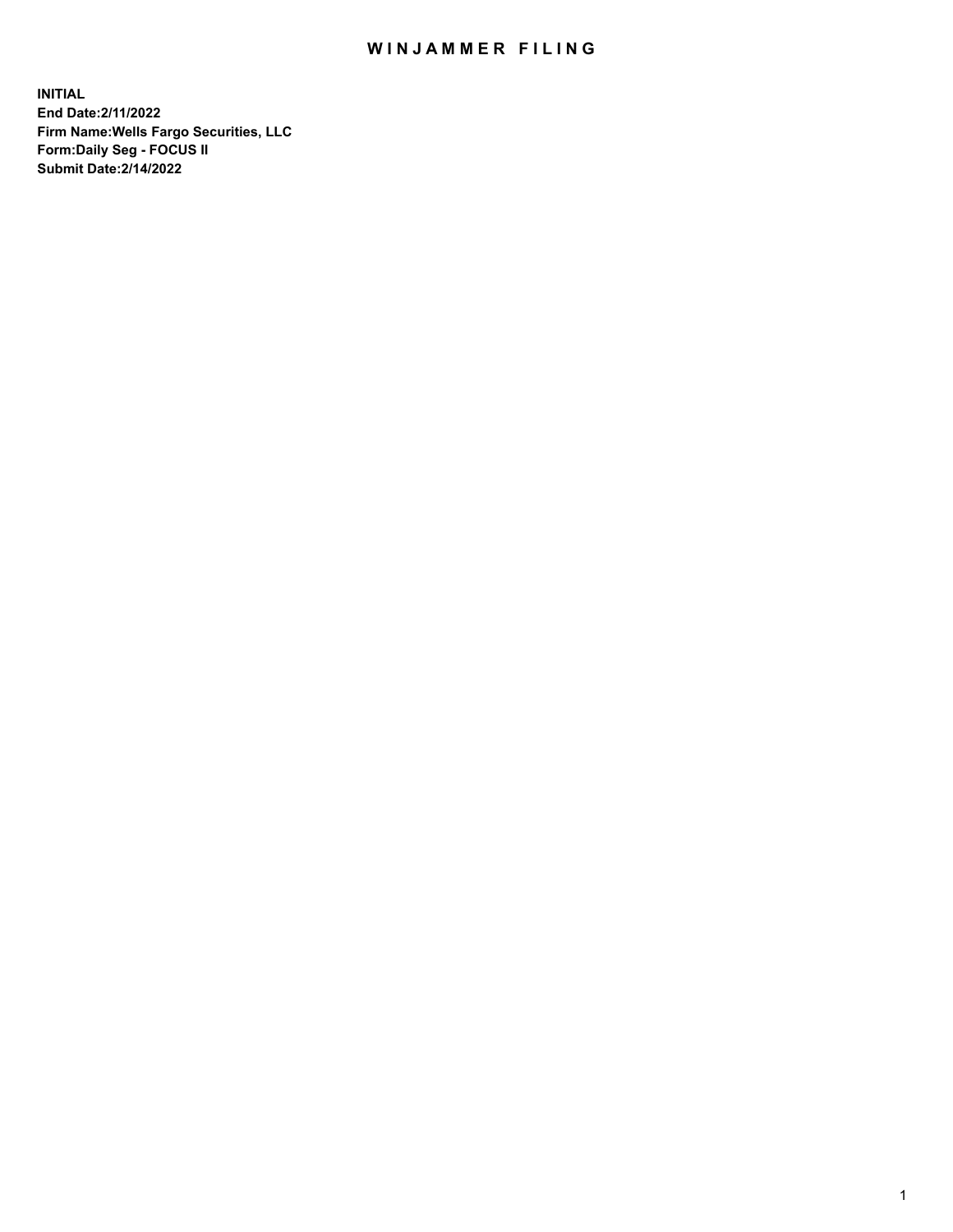**INITIAL End Date:2/11/2022 Firm Name:Wells Fargo Securities, LLC Form:Daily Seg - FOCUS II Submit Date:2/14/2022 Daily Segregation - Cover Page**

| Name of Company                                                                                                                                                                                                                                                                                                                | <b>Wells Fargo Securities LLC</b>                          |
|--------------------------------------------------------------------------------------------------------------------------------------------------------------------------------------------------------------------------------------------------------------------------------------------------------------------------------|------------------------------------------------------------|
| <b>Contact Name</b>                                                                                                                                                                                                                                                                                                            | <b>James Gnall</b>                                         |
| <b>Contact Phone Number</b>                                                                                                                                                                                                                                                                                                    | 917-699-6822                                               |
| <b>Contact Email Address</b>                                                                                                                                                                                                                                                                                                   | james.w.gnall@wellsfargo.com                               |
| FCM's Customer Segregated Funds Residual Interest Target (choose one):<br>a. Minimum dollar amount: ; or<br>b. Minimum percentage of customer segregated funds required:% ; or<br>c. Dollar amount range between: and; or<br>d. Percentage range of customer segregated funds required between:% and%.                         | 115,000,000<br><u>0</u><br>0 <sub>0</sub><br>00            |
| FCM's Customer Secured Amount Funds Residual Interest Target (choose one):<br>a. Minimum dollar amount: ; or<br>b. Minimum percentage of customer secured funds required:%; or<br>c. Dollar amount range between: and; or<br>d. Percentage range of customer secured funds required between:% and%.                            | 30,000,000<br><u>0</u><br>0 <sub>0</sub><br>0 <sub>0</sub> |
| FCM's Cleared Swaps Customer Collateral Residual Interest Target (choose one):<br>a. Minimum dollar amount: ; or<br>b. Minimum percentage of cleared swaps customer collateral required:% ; or<br>c. Dollar amount range between: and; or<br>d. Percentage range of cleared swaps customer collateral required between:% and%. | 355,000,000<br><u>0</u><br>00<br>00                        |

Attach supporting documents CH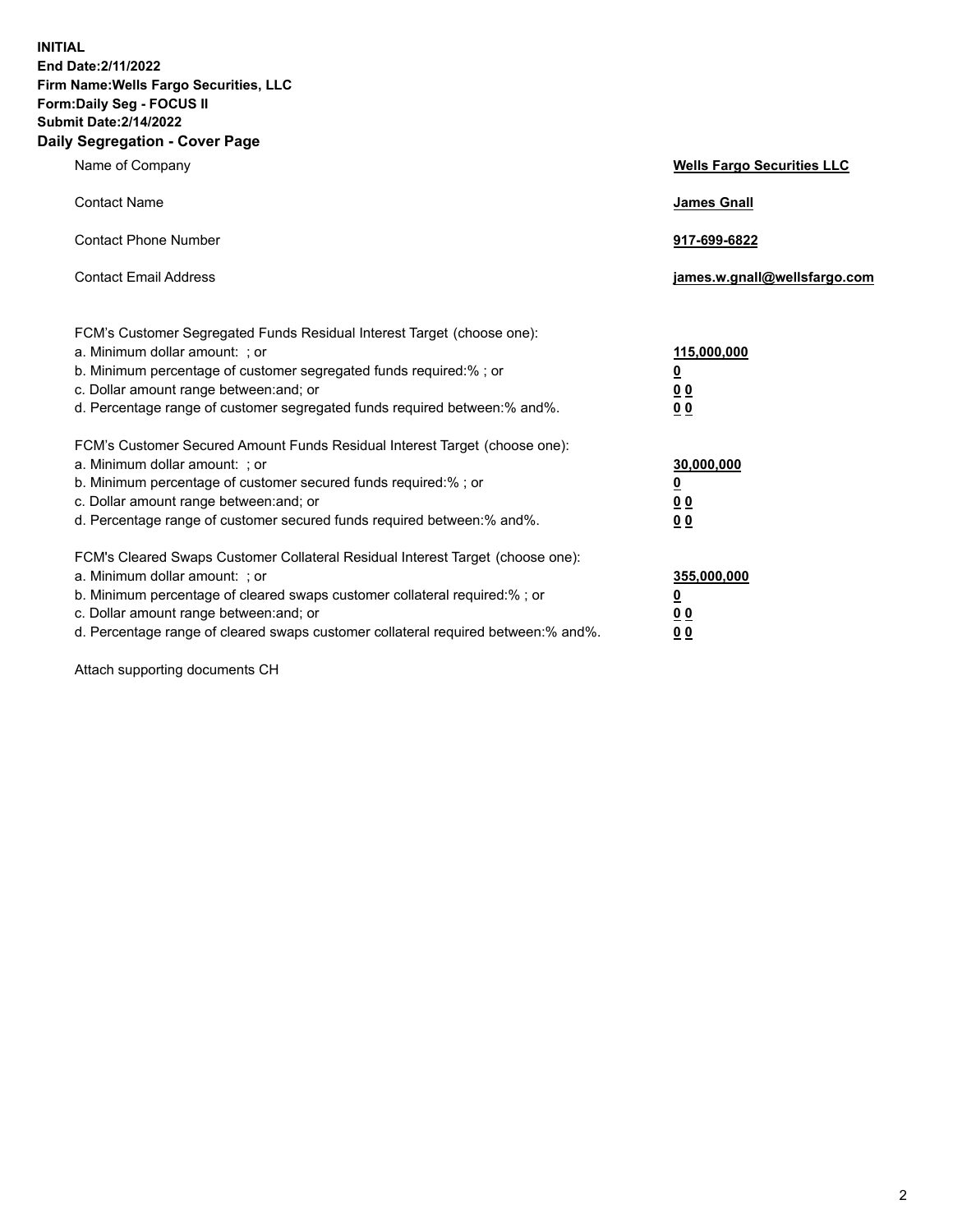**INITIAL End Date:2/11/2022 Firm Name:Wells Fargo Securities, LLC Form:Daily Seg - FOCUS II Submit Date:2/14/2022**

## **Daily Segregation - Secured Amounts**

|                 | Foreign Futures and Foreign Options Secured Amounts                                         |                                                                                                                                                                                                                                                                                                                                                                                      |
|-----------------|---------------------------------------------------------------------------------------------|--------------------------------------------------------------------------------------------------------------------------------------------------------------------------------------------------------------------------------------------------------------------------------------------------------------------------------------------------------------------------------------|
|                 | Amount required to be set aside pursuant to law, rule or regulation of a foreign            | $0$ [7305]                                                                                                                                                                                                                                                                                                                                                                           |
|                 | government or a rule of a self-regulatory organization authorized thereunder                |                                                                                                                                                                                                                                                                                                                                                                                      |
| 1.              | Net ledger balance - Foreign Futures and Foreign Option Trading - All Customers             |                                                                                                                                                                                                                                                                                                                                                                                      |
|                 | A. Cash                                                                                     | 388,665,989 [7315]                                                                                                                                                                                                                                                                                                                                                                   |
|                 | B. Securities (at market)                                                                   | 190,003,832 [7317]                                                                                                                                                                                                                                                                                                                                                                   |
| 2.              | Net unrealized profit (loss) in open futures contracts traded on a foreign board of trade   | -123,513,526 [7325]                                                                                                                                                                                                                                                                                                                                                                  |
| 3.              | Exchange traded options                                                                     |                                                                                                                                                                                                                                                                                                                                                                                      |
|                 | a. Market value of open option contracts purchased on a foreign board of trade              | 169,123 [7335]                                                                                                                                                                                                                                                                                                                                                                       |
|                 | b. Market value of open contracts granted (sold) on a foreign board of trade                | $0$ [7337]                                                                                                                                                                                                                                                                                                                                                                           |
| 4.              | Net equity (deficit) (add lines 1. 2. and 3.)                                               | 455,325,418 [7345]                                                                                                                                                                                                                                                                                                                                                                   |
| 5.              | Account liquidating to a deficit and account with a debit balances - gross amount           |                                                                                                                                                                                                                                                                                                                                                                                      |
|                 | Less: amount offset by customer owned securities                                            | 33,744,818 [7351]                                                                                                                                                                                                                                                                                                                                                                    |
| 6.              |                                                                                             | <mark>-33,740,185</mark> [7352] <b>4,633</b> [7354]                                                                                                                                                                                                                                                                                                                                  |
|                 | Amount required to be set aside as the secured amount - Net Liquidating Equity              | 455,330,051 [7355]                                                                                                                                                                                                                                                                                                                                                                   |
| 7.              | Method (add lines 4 and 5)                                                                  |                                                                                                                                                                                                                                                                                                                                                                                      |
|                 | Greater of amount required to be set aside pursuant to foreign jurisdiction (above) or line | 455,330,051 [7360]                                                                                                                                                                                                                                                                                                                                                                   |
|                 | 6.                                                                                          |                                                                                                                                                                                                                                                                                                                                                                                      |
|                 | FUNDS DEPOSITED IN SEPARATE REGULATION 30.7 ACCOUNTS                                        |                                                                                                                                                                                                                                                                                                                                                                                      |
| 1.              | Cash in banks                                                                               |                                                                                                                                                                                                                                                                                                                                                                                      |
|                 | A. Banks located in the United States                                                       | 57,256,505 [7500]                                                                                                                                                                                                                                                                                                                                                                    |
|                 | B. Other banks qualified under Regulation 30.7                                              | 277,673,111 [7520] 334,929,616                                                                                                                                                                                                                                                                                                                                                       |
|                 |                                                                                             | [7530]                                                                                                                                                                                                                                                                                                                                                                               |
| 2.              | Securities                                                                                  |                                                                                                                                                                                                                                                                                                                                                                                      |
|                 | A. In safekeeping with banks located in the United States                                   | 165,349,605 [7540]                                                                                                                                                                                                                                                                                                                                                                   |
|                 | B. In safekeeping with other banks qualified under Regulation 30.7                          | 0 [7560] 165,349,605 [7570]                                                                                                                                                                                                                                                                                                                                                          |
| 3.              | Equities with registered futures commission merchants                                       |                                                                                                                                                                                                                                                                                                                                                                                      |
|                 | A. Cash                                                                                     | -3,041,941 [7580]                                                                                                                                                                                                                                                                                                                                                                    |
|                 | <b>B.</b> Securities                                                                        | 44,666,738 [7590]                                                                                                                                                                                                                                                                                                                                                                    |
|                 | C. Unrealized gain (loss) on open futures contracts                                         | 46,189,144 [7600]                                                                                                                                                                                                                                                                                                                                                                    |
|                 | D. Value of long option contracts                                                           | 3,173 [7610]                                                                                                                                                                                                                                                                                                                                                                         |
|                 | E. Value of short option contracts                                                          | 0 [7615] 87,817,114 [7620]                                                                                                                                                                                                                                                                                                                                                           |
| 4.              | Amounts held by clearing organizations of foreign boards of trade                           |                                                                                                                                                                                                                                                                                                                                                                                      |
|                 | A. Cash                                                                                     | $0$ [7640]                                                                                                                                                                                                                                                                                                                                                                           |
|                 | <b>B.</b> Securities                                                                        | $0$ [7650]                                                                                                                                                                                                                                                                                                                                                                           |
|                 | C. Amount due to (from) clearing organization - daily variation                             | $0$ [7660]                                                                                                                                                                                                                                                                                                                                                                           |
|                 | D. Value of long option contracts                                                           | $0$ [7670]                                                                                                                                                                                                                                                                                                                                                                           |
|                 | E. Value of short option contracts                                                          | 0 [7675] 0 [7680]                                                                                                                                                                                                                                                                                                                                                                    |
| 5.              | Amounts held by members of foreign boards of trade                                          |                                                                                                                                                                                                                                                                                                                                                                                      |
|                 | A. Cash                                                                                     | 261,614,393 [7700]                                                                                                                                                                                                                                                                                                                                                                   |
|                 | <b>B.</b> Securities                                                                        | 170,133,230 [7710]                                                                                                                                                                                                                                                                                                                                                                   |
|                 | C. Unrealized gain (loss) on open futures contracts                                         | -276,631,796 [7720]                                                                                                                                                                                                                                                                                                                                                                  |
|                 | D. Value of long option contracts                                                           | 165,950 [7730]                                                                                                                                                                                                                                                                                                                                                                       |
|                 | E. Value of short option contracts                                                          | 0 <sup>[7735]</sup> 155,281,777 <sup>[7740]</sup>                                                                                                                                                                                                                                                                                                                                    |
| 6.              | Amounts with other depositories designated by a foreign board of trade                      | $0$ [7760]                                                                                                                                                                                                                                                                                                                                                                           |
| 7.              | Segregated funds on hand                                                                    | $0$ [7765]                                                                                                                                                                                                                                                                                                                                                                           |
| 8.              | Total funds in separate section 30.7 accounts                                               | 743,378,112 [7770]                                                                                                                                                                                                                                                                                                                                                                   |
| 9.              | Excess (deficiency) Set Aside for Secured Amount (subtract line 7 Secured Statement         | 288,048,061 [7380]                                                                                                                                                                                                                                                                                                                                                                   |
|                 | Page 1 from Line 8)                                                                         |                                                                                                                                                                                                                                                                                                                                                                                      |
| $\overline{10}$ |                                                                                             | $\overline{a}$ $\overline{a}$ $\overline{a}$ $\overline{a}$ $\overline{a}$ $\overline{a}$ $\overline{a}$ $\overline{a}$ $\overline{a}$ $\overline{a}$ $\overline{a}$ $\overline{a}$ $\overline{a}$ $\overline{a}$ $\overline{a}$ $\overline{a}$ $\overline{a}$ $\overline{a}$ $\overline{a}$ $\overline{a}$ $\overline{a}$ $\overline{a}$ $\overline{a}$ $\overline{a}$ $\overline{$ |

- 10. Management Target Amount for Excess funds in separate section 30.7 accounts **30,000,000** [7780]
- 11. Excess (deficiency) funds in separate 30.7 accounts over (under) Management Target **258,048,061** [7785]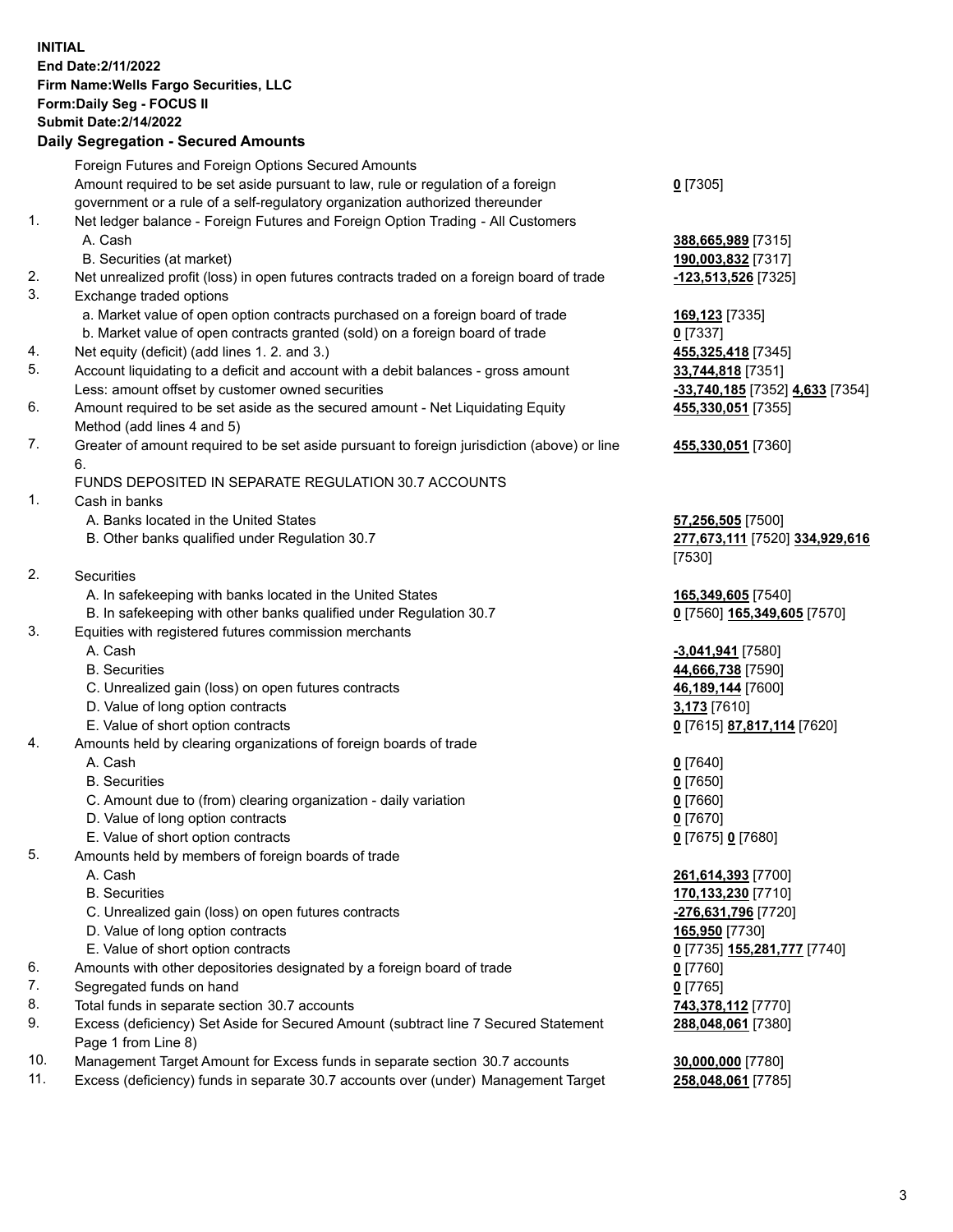**INITIAL End Date:2/11/2022 Firm Name:Wells Fargo Securities, LLC Form:Daily Seg - FOCUS II Submit Date:2/14/2022 Daily Segregation - Segregation Statement** SEGREGATION REQUIREMENTS(Section 4d(2) of the CEAct) 1. Net ledger balance A. Cash **2,697,780,833** [7010] B. Securities (at market) **1,906,033,805** [7020] 2. Net unrealized profit (loss) in open futures contracts traded on a contract market **668,670,498** [7030] 3. Exchange traded options A. Add market value of open option contracts purchased on a contract market **1,464,431,904** [7032] B. Deduct market value of open option contracts granted (sold) on a contract market **-1,384,294,697** [7033] 4. Net equity (deficit) (add lines 1, 2 and 3) **5,352,622,343** [7040] 5. Accounts liquidating to a deficit and accounts with debit balances - gross amount **152,585,726** [7045] Less: amount offset by customer securities **-151,623,264** [7047] **962,462** [7050] 6. Amount required to be segregated (add lines 4 and 5) **5,353,584,805** [7060] FUNDS IN SEGREGATED ACCOUNTS 7. Deposited in segregated funds bank accounts A. Cash **194,837,435** [7070] B. Securities representing investments of customers' funds (at market) **635,450,564** [7080] C. Securities held for particular customers or option customers in lieu of cash (at market) **111,576,843** [7090] 8. Margins on deposit with derivatives clearing organizations of contract markets A. Cash **3,080,700,022** [7100] B. Securities representing investments of customers' funds (at market) **124,212,149** [7110] C. Securities held for particular customers or option customers in lieu of cash (at market) **1,794,456,962** [7120] 9. Net settlement from (to) derivatives clearing organizations of contract markets **-133,123,605** [7130] 10. Exchange traded options A. Value of open long option contracts **1,464,431,904** [7132] B. Value of open short option contracts **-1,384,294,697** [7133] 11. Net equities with other FCMs A. Net liquidating equity **0** [7140] B. Securities representing investments of customers' funds (at market) **0** [7160] C. Securities held for particular customers or option customers in lieu of cash (at market) **0** [7170] 12. Segregated funds on hand **0** [7150] 13. Total amount in segregation (add lines 7 through 12) **5,888,247,577** [7180] 14. Excess (deficiency) funds in segregation (subtract line 6 from line 13) **534,662,772** [7190] 15. Management Target Amount for Excess funds in segregation **115,000,000** [7194]

16. Excess (deficiency) funds in segregation over (under) Management Target Amount Excess

**419,662,772** [7198]